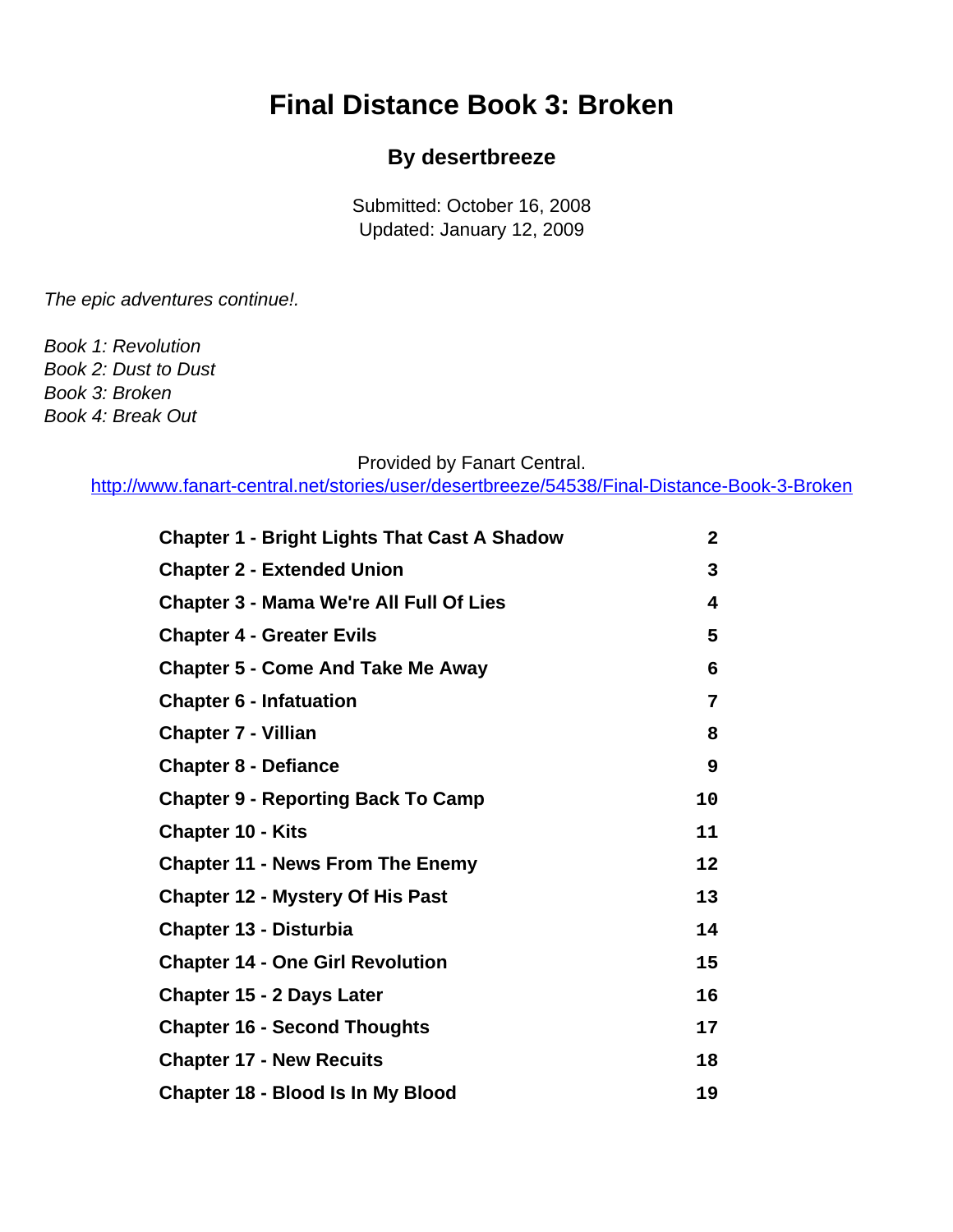# **1 - Bright Lights That Cast A Shadow**

<span id="page-1-0"></span>"Never!" Phantomflight growled looking his son in the eyes.

"Dusty... how long have you planned this?" asked Robinstream with her voice trailing at times.

"Since we came to BloodClan! We were always destined for greatness me and you, but you betrayed that so you shall perish along with all the cats here today! I will kill you!!!!" with that the young tom flung himself onto Robinstream who didn't struggle. Phantomflight and Flare gasped and tried to get there in time. But someone was faster

Quickly a gray and white flash bowled Dusty over, it was Danger. The tiny she-cat growled at her mate with a look of hatred in her eyes, "I can't let you do this... I loved you Dusty but I love my fellow clanmates more."

"Then I'll kill you too. But not now. My kits will need their mother..." he smiled twistedly looking at her.

"They may be your kin but you will never be a part of their life I'll make sure of that!"

"Oh really? How are you going to do that? Hmm?" his taunt was not taken lightly.

Dusty looked shocked as the ranks of TigerClan as well as those of BloodClan and ThunderClan began closing in on him. He quickly shot Phantomflight one last demented look before breaking free from the group and disappearing into the forest. This wouldn't be the last time they saw him though...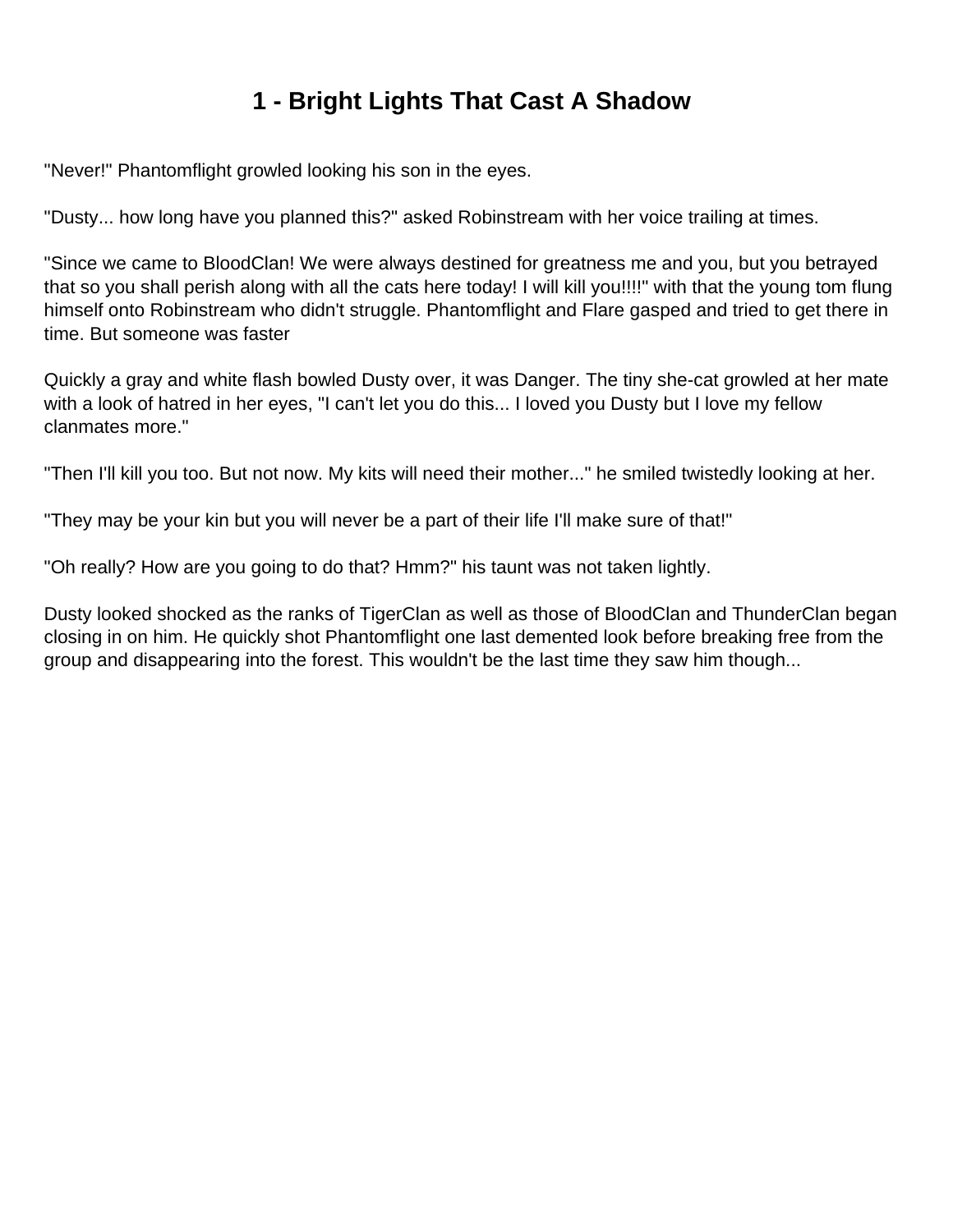# **2 - Extended Union**

<span id="page-2-0"></span>"How could this happen?" muttered Flare burying her nose in Phantomflight's fur.

"I don't know," he replied, "But I know there's gotta be a way to fix it..."

"But you know the prophecy," added Sandstorm, "either way the fate of all the clans lies in the paws of 'Dust'".

"That could be Dusty or Dustfang though... how will we know who is destined to make peace?"

"Well after today I'm pretty certain its not Dusty..." said Danger. She seemed rather shaken up but that was understandable.

Phantomflight nodded and then stepped up on TigerClan's meeting rock, "Cats of ShadowClan, ThunderClan, and BloodClan, one thing is for sure we know Dusty will seek out rogues to help him get back at us! Who knows how many cats will join a power hungry cat like him? We must convince RiverClan and WindClan to join us! Dustfang you and Blackstar go to RiverClan and talk to Leopardstar while Flare, Brambleclaw, and I will go to WindClan to speak with Onestar... we must further preserve this union and strengthen it!"

Yowls of approval rose from every cat in the clearing. Just then Fira strolled out of the shadows with Firestar as well as many more BloodClan and ThunderClan warriors following them.

"We heard about Dusty's betrayal and figured that everyone of our able warriors were needed here, now. Firestar let our queens and kits into ThunderClan's nursery for further protection. Sadly Frozenheart has reported to us that Dusty has already recruited several of our warriors: Screech and Spike along with a trio of rogues who we've never seen before..." Fira's meow was calm but there was a sense of urgency in it.

"well then its only a matter of time before he meets with that group of loners that live on the oppsite end of twolegplace... there are dozens of them... Plus we have reason to believe they would join Dusty because they were originally BloodClan cats who left our rankings when Phantomflight joined our clan," said Flare looking down at her paws, "I'm not sure what to do..."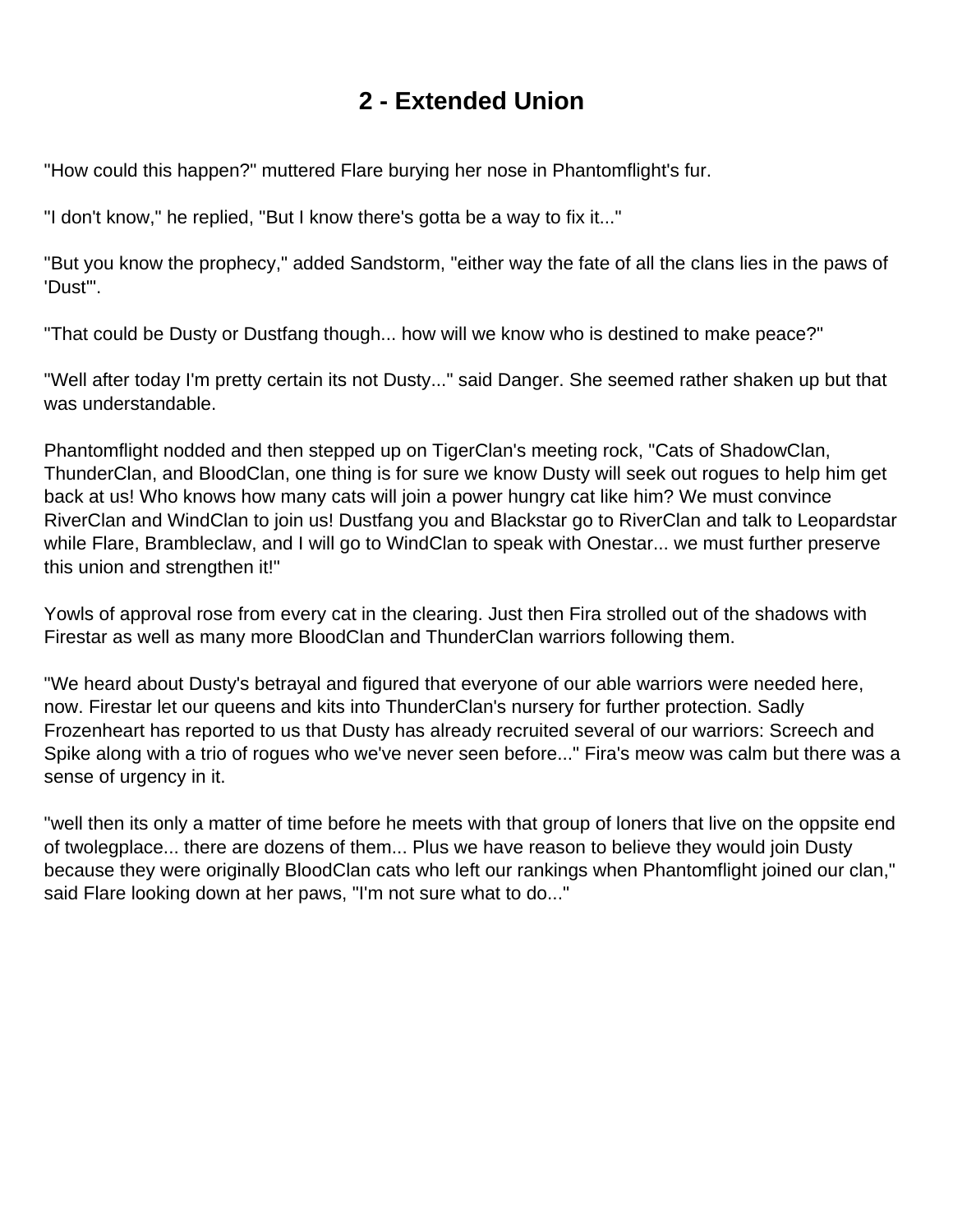# **3 - Mama We're All Full Of Lies**

<span id="page-3-0"></span>Flare padded on sadly behind Brambleclaw and her mate. She couldn't believe that her son would do such a thing. He nearly killed both Dustfang and Robinstream without a moment's notice. Suddenly Phantomflight hissed as Dusty approached them with 2 other rogues at his side. The ginger tom walked like a clan leader with his chin up in the air.

"Greetings parents... and Brambleclaw... Tell me have you decided to surrender against us?" asked Dusty obviously taunting Phantomflight.

Flare shook her head and stepped up in front of Dusty, her eyes full of disgust, "Dusty... you promised you'd always stand by me no matter what... you said you would always be loyal to BloodClan..."

Dusty sneered at her his lips curling, "I lied mother! Can't you understand that! I thought BloodClan would fufill its destiny and destroy the other clans with me as leader but when Phantomflight came back my plans were crushed... I pretended to lead a normal life but guess what? I lied to you! I lied to everyone! I could care less about any of you!"

"And Danger?" asked Phantomflight.

"Heh merely someone to fufill my orders... she was as worthless as the rest of you! If anything Frozenheart is the only member of BloodClan with any potential... head my words I intend to convince more of your warriors to join me!"

Flare snarled at her kit, "You are a disgrace Dusty! You aren't my son! Or maybe at some point you were... but your not anymore and now its certain that we can never go back! I hate you!"

Dusty looked at her with a twisted smile, "Well at least now we both see eye to eye... farewell you soft 'warriors'. I must return to my duties."

And with that Dusty and the others were gone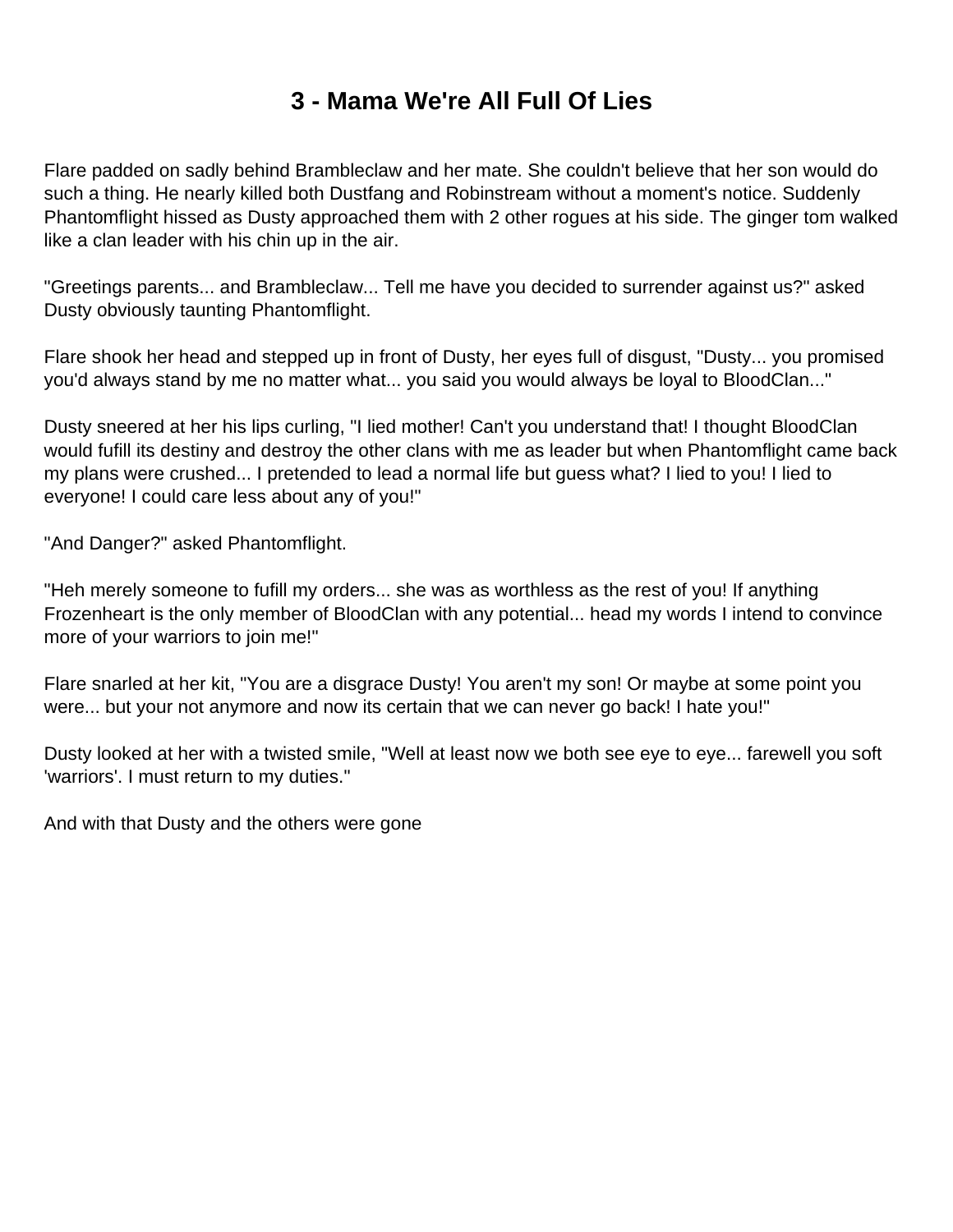#### **4 - Greater Evils**

<span id="page-4-0"></span>Phantomflight sighed with relief as he and the others crossed the WindClan border. A patrol immediately confronted them, it was led by Crowfeather.

"Brambleclaw... what do you want?" hissed the gray-black tom defensively.

Brambleclaw nodded to Phantomflight who stepped up to speak, "Peace WindClan cats... we mean no harm. As you may know I am Phantomflight, respective deputy of BloodClan," he stopped when Flare jabbed him with her paw.

"Don't downplay yourself..." her mew was sarchastic.

"Erm leader... anyway I would like to request an audience with Onestar. Its urgent."

Crowfeather must have sensed the distress in Phantomflight's quavering voice because he nodded and beckoned for the others to follow him. WindClan's territory was weird to Phantomflight. He liked trees and the barn, areas that could keep him hidden but WindClan lived on the open moor, where there was little to no cover.

"So..." meowed a small WindClan apprentice, "Are you really from the same BloodClan as Scourge? You know the evil cat who killed Tigerstar?"

Flare obviously was offended by this comment but Phantomflight assured her it was only a harmless question from an apprentice and he explained, "Yes but Scourge wasn't entirely evil... he had a hard life... As did I... but Scourge couldn't escape his hardships and in the end it was his downfall. Trust me there are greater evils than those of a cat like Scourge..."

"Is that what your here for? Something of greater evil?" asked the apprentice innocently her blue eyes gleaming curiously.

Phantomflight nodded, "Say whats your name young one?"

"Ferretpaw," she mewed shyly, "And I hope WindClan can help you."

Flare shrugged, "Yeah... you and I both... we need all the help we can get."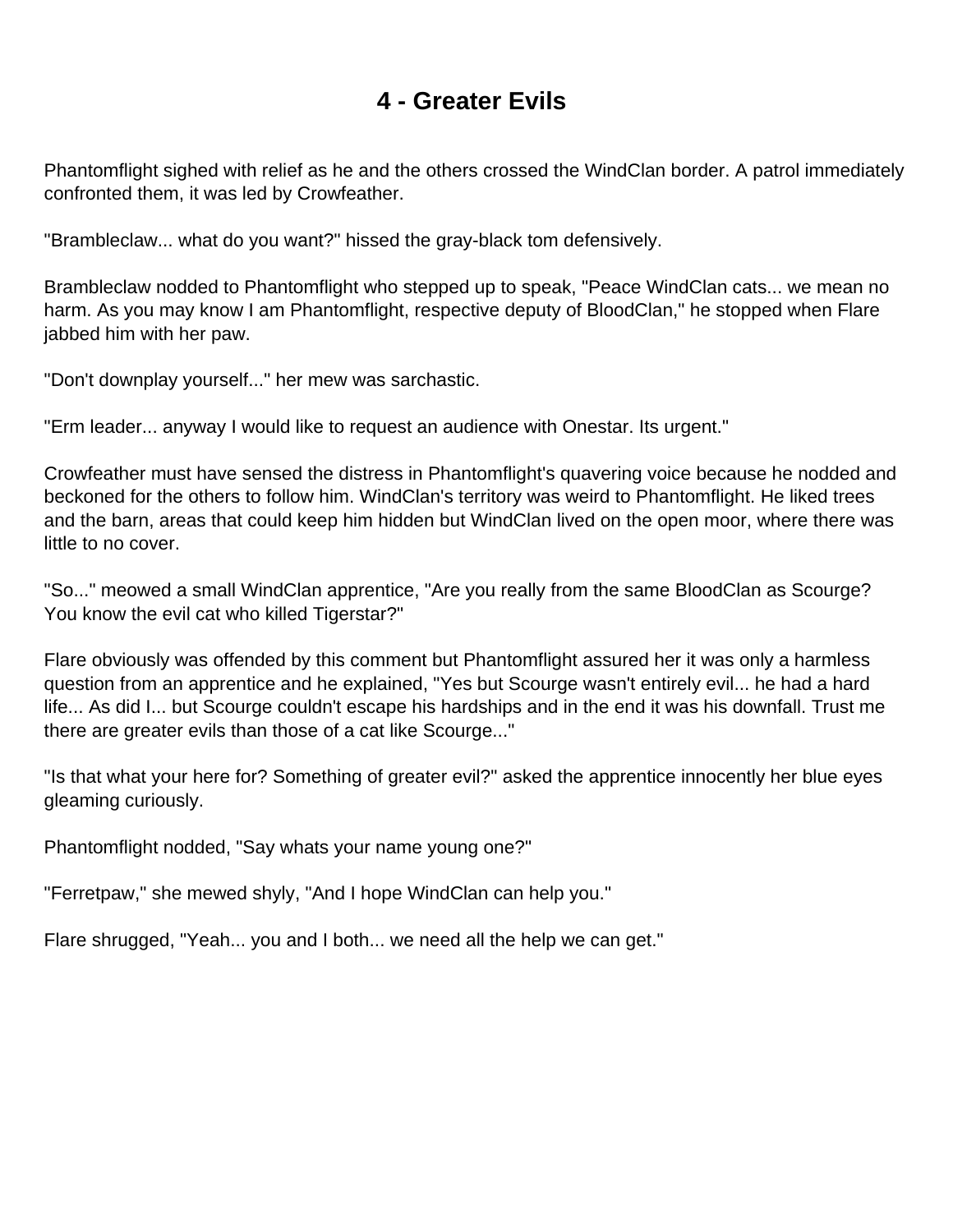# **5 - Come And Take Me Away**

<span id="page-5-0"></span>Robinstream sat quietly in ThunderClan's camp with Danger close by her side. The gray and white former mate of Dusty had been silent for the past few hours. Robinstream wondered what was going through her head right now.

Danger lifted her head and sighed, "Why? Why must such horrible things always happen to me?"

"What do you mean?" asked Robinstream carefully.

"Well I'm talking about how this reminds me of my mother's death... befriended by a tomcat who she thought she could love... he wasn't my father just a loner but all the same she trusted him. In the end he betrayed and murdered her... My mother was named Mink she had been desperate to find another mate to comfort her after my father's sudden death from greencough. This evil tom... his name was Rascal. He killed my mother because he was jealous of her love for me... then he came after me but luckily Claw of BloodClan saw him and fetched Phantomflight (then just Phantom) to help me... I wish they hadn't saved me... My life should have ended then and there," her voice shook as she recalled the horrifying events.

Robinstream put her tail on the other she-cat's shoulder, "Thats not true, I for one am glad your still here. Your life has meaning and though we haven't always gotten along in the past I've always thought of you as a friend."

Danger's oddly colored eyes shone brightly, "Really? Oh thank you Robinstream! I'm sorry for the mean things I said to you before..."

"Consider them forgotten, the present is all that matters. So do you think WindClan and RiverClan will help us?"

"I don't know... I'm suprised Blackstar didn't object to joining our cause."

"Yeah me too. I wonder how my mother and father are taking this? Bandit!" called Robinstream to her Clanmate

The grayish white tom bounded over, "Yes?"

"Could you please go to WindClan and find out how my parents are?"

"Of course" he smiled, "I'll be back before you know it!"

Robinstream watched blankly as the tom bounded away but Danger's gaze seemed more desperate like her enitre being depended on whether the clan's could defeat Dusty. After all she would soon be the mother of his kits.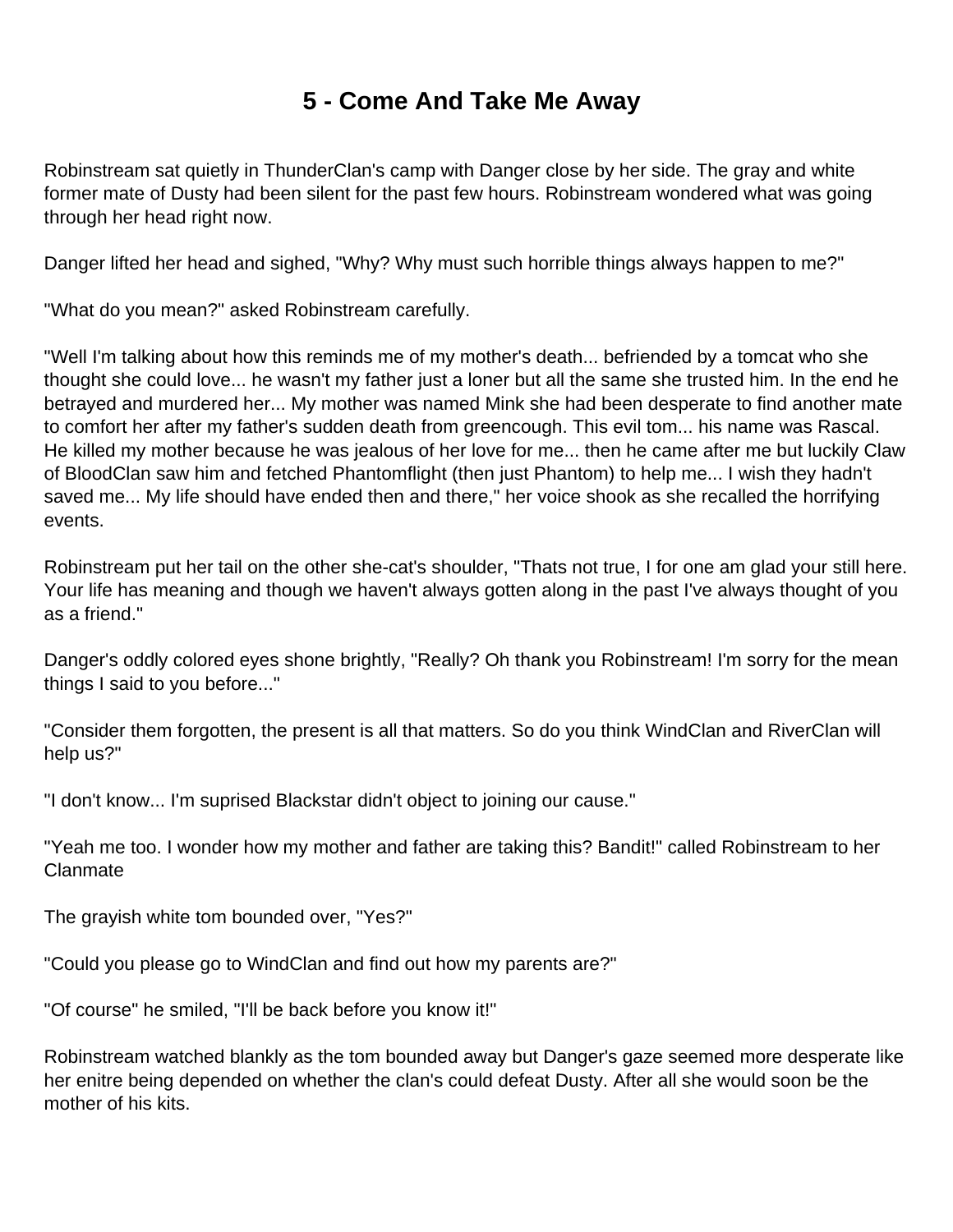# **6 - Infatuation**

<span id="page-6-0"></span>Bandit skipped into WindClan's territory without so much as stopping to look for a patrol. His paws carried him lightly across the open moor, it reminded him of where he came from. Bandit had been born a test subject in an animal testing lab that was in the middle of nowhere. He and hundreds of other cats including his sister Hail had been raised there. The leader of these cats was a violent cat who'd originally been the scientists pet, his name was Kuda. Kuda had turned the other test subjects away after the man running the facility disappeared, the ginger tom had a mechanical chest made from clock parts which were used to heal a life threatening wound to the cat's chest. Kuda was always thankful and felt jealous of the other experiments. So after they were turned away Bandit and Hail joined BloodClan.

"Hey you there! What are you doing here!" hissed a voice from beind Bandit.

The white tom turned his head toward the voice and gasped. There in front of him was a cute brown tabby with blue eyes. She was young but obviously was close to becoming a full fledged warrior. Bandit sat down trying to seem unthreatening.

"What in StarClan's name are you doing? Crazy tomcat! I asked what your doing here! This is WindClan's territory!" her voice was harsh but she didn't mean her words.

"I'm Bandit... I'm a BloodClan cat sent here to talk to my leader, Phantomflight. Whats your name?"

She looked at him puzzled, "Um well I know your leader, come follow me. My name's Ferretpaw."

Bandit glanced at her with an admiring look, she was amazing! From what he could tell WindClan cats were beautiful! He bounded along behind her with his heart racing as fast as his paws. But suddenly his carefree attitude faded as he heard a battle cry split the air. He picked up a familiar scent, it was Dusty's henchmen they were attacking WindClan's camp!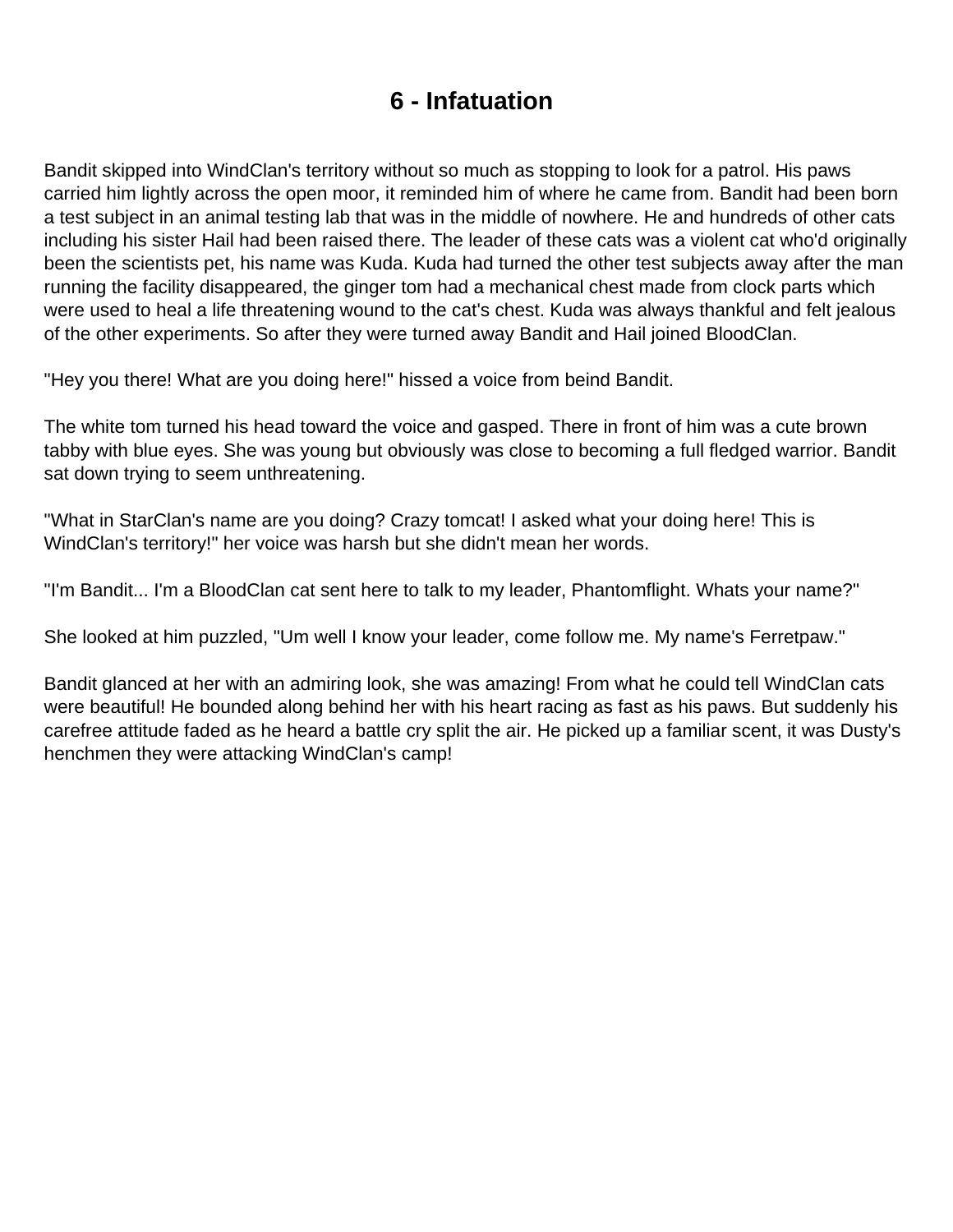#### **7 - Villian**

<span id="page-7-0"></span>Phantomflight found himself backed up against a wall with Flare at his side. The two BloodClan warriors had been cornered by some of Dusty's followers. There were at least two dozen of them in the entire camp but they were strange cats. Their eyes showed nothing except a twisted aggression and their claws were jagged and blood stained. These cats were more savage than BloodClan!

The two that cornered Phantomflight and Flare were named Shatter and Flash, Shatter being a black she-cat with blue eyes and Flash being a white tom with red eyes. Shatter snarled at Flare and began taunting her, "Oh whats the matter little princess of blood? Your baby's betrayal too much for you? Too bad that life! You should never believe anything that anyone tells you!"

Flash joined in with a few words of his own, "Yes and all cats who refuse the rule of us stronger cats shall perish in thier own beliefs! Too long have clancats been the ones to make the rules!"

"Enough talk!" growled Phantomflight, "I'm the cat whose paws have spilled more blood than most of the other cats here! Some of that blood more precious than others...... Either way now your blood as well as the blood of my own son shall be spilled! Die!"

Phantomflight lunged himself at Shatter, fastening his teeth into her throat he bit down hard. Suprisingly the she-cat was a better fighter than he thought and she threw him off and came back with a swift blow to his soft underbelly. He yelped in pain but soon kicke Shatter off of him and rammed her into a boulder. Flash leaped to aid her but Flare had already seen this coming and pounced onto his back in rage. The ginger she-cat used her reinforced claws to quickly end the struggle and Flash lay at her paws, dead. Shatter on the other hand was hanging on to life but just barely, she dragged herself through the grass in attempt to escape but was caught and killed off by Bandit who seemed to be braver than usual.

Soon enough the WindClan camp was quiet and Onestar approached Phantomflight, "I see you've helped us make some enemies..."

Flare shook her head, "No sir they decided along time ago that clancats were the enemy!"

He looked at her with disbelief, "Then why are you involved?"

Phantomflight stepped up defensively in front of his mate, "Because Onestar... we are a clan!"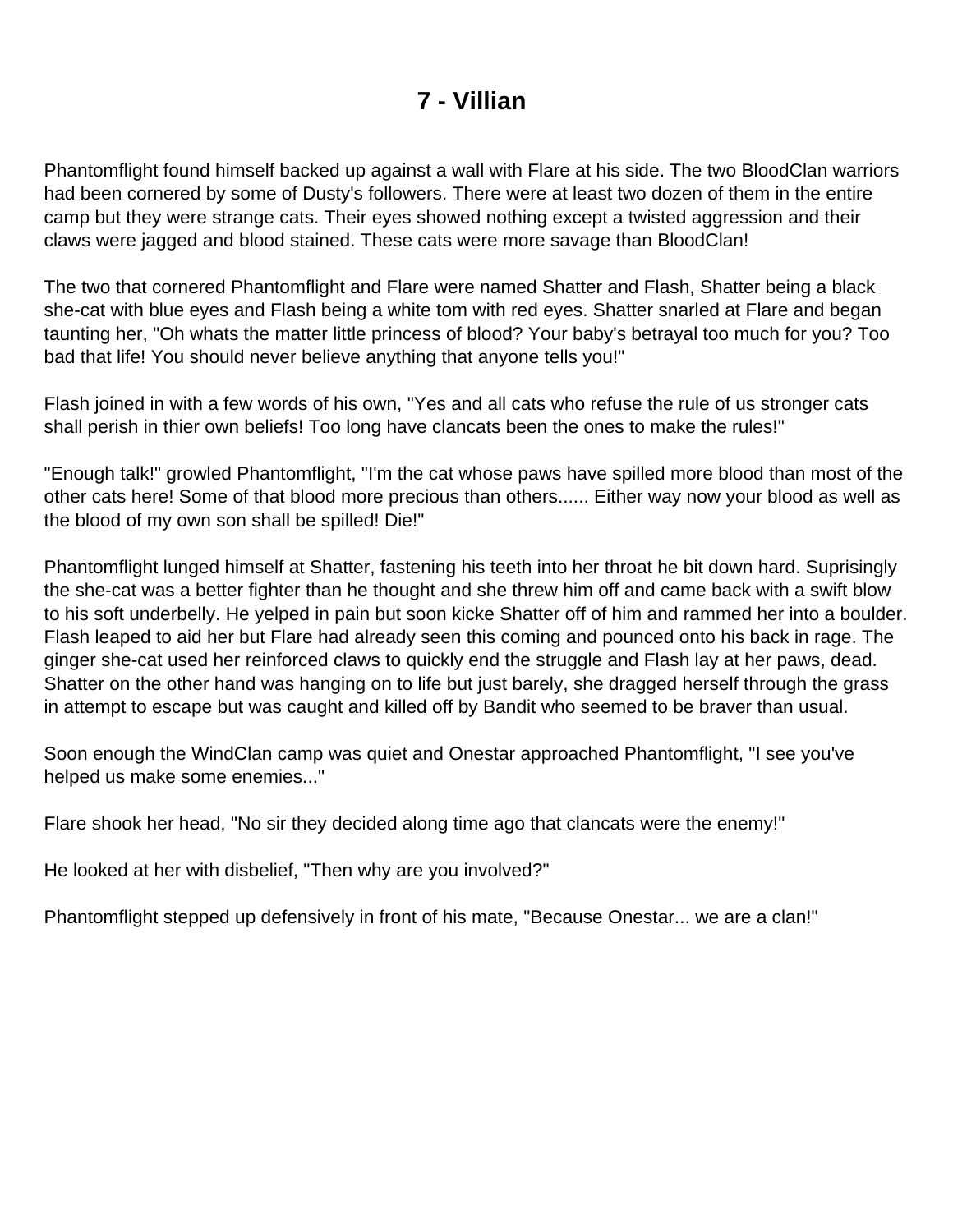#### **8 - Defiance**

<span id="page-8-0"></span>Onestar's fur stood on end but then he took a deep breathe and spoke, "You say this after all your warriors have done in the past?"

"The past is the past!" mewed Bandit from his place beside Ferretpaw.

"Maybe so but I don't think I can allow my clanmates to be exposed to this threat especially if one of BloodClan's own warriors, the leader's son to be exact, is leading this revolution?"

Phantomflight looked the WindClan leader in the eyes and hissed defiantly, "Fine if you wish to not join us and more rogues come back we'll leave you to face them on your own! Come on Flare, you Brambleclaw, Bandit, and I are out of here!"

"W-wait... Phantomflight! We'll help your cause!" this meow came from Crowfeather who was leading NightCloud, Breezeskip, and Ferretpaw to stand beside them.

Onestar looked bewildered, "Why?"

"Becuase," said Ferretpaw with respect, "We know that this Dusty is dangerous and even BloodClan needs help to take him on... this is a task that may require many lives to be sacrificed..."

Phantomflight smiled. This young tabby was wise beyond her age. He understood her viewpoint perfectly.

"Fine... you can go if you want but I'm not giving you a warrior ceremony..." Onestar's meow was serious.

"Very well then," shrugged Phantomflight, "I shall just call her Ferret until I can get Firestar to give her a proper ceremony."

Then Phantomflight led Flare, Brambleclaw, Bandit, Crowfeather, Nightcloud, Breezeskip, and Ferret back toward ThunderClan's territory where the others were waiting. He couldn't help but hope RiverClan's response had been better than that of WindClan...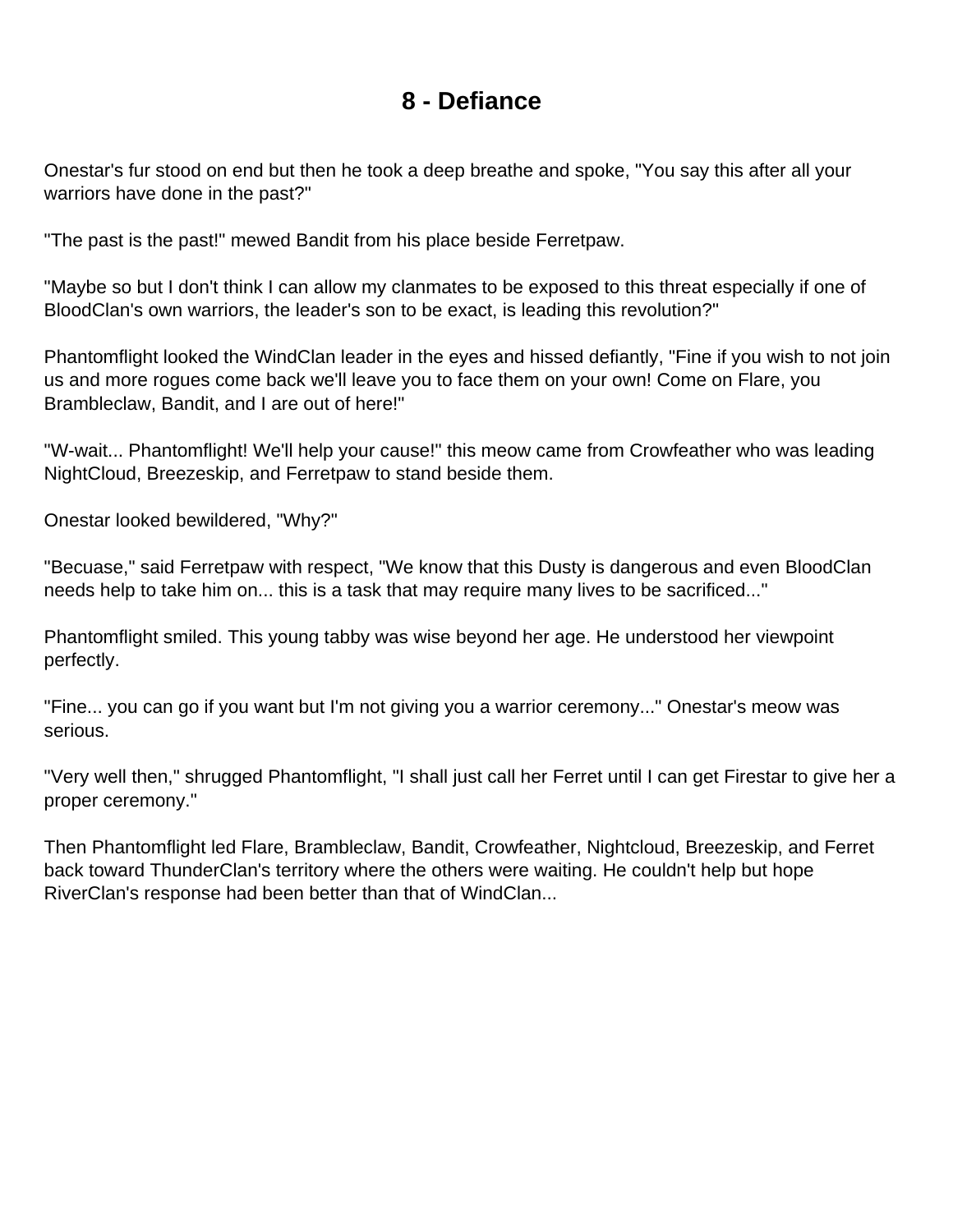# **9 - Reporting Back To Camp**

<span id="page-9-0"></span>"Ooh what did RiverClan say??!!!!" demanded Ferret already making her place in BloodClan known as Dustfang and Blackstar returned.

Dustfang completely disregarded her and padded over to where Phantomflight had say beside Firestar, "Well first some of Dusty's lunatic warriors attacked RiverClan's camp. We helped fend them off..."

"But what about them aiding us? Will they help?" pressured Phantomflight rather impatiently.

Dustfang clicked his teeth, "Leopardstar says she won't force her warriors to help us but she did allow them to choose whether or not they wanted to help us," he pointed with his tail to a small group of RiverClan cats sitting at the edge of the clearing.

"So..." said Flare to Phantomflight, "Don't you owe Ferret something?"

"Oh yes, Firestar could you maybe give Ferret a warrior ceremony?" asked Phantomflight respectfully.

Ferret jumped up and shook her head, "Oh no need for that! I'll be perfectly fine here as a BloodClan cat."

"Are you sure?" said Bandit with shock.

"Of course. I just feel like I belong here. My sister Weaselpaw doesn't need me anyway," she said laughing.

Suddenly their meeting was interupted as Robinstream came streaking toward Phantomflight, "Father, Danger's had her kits!"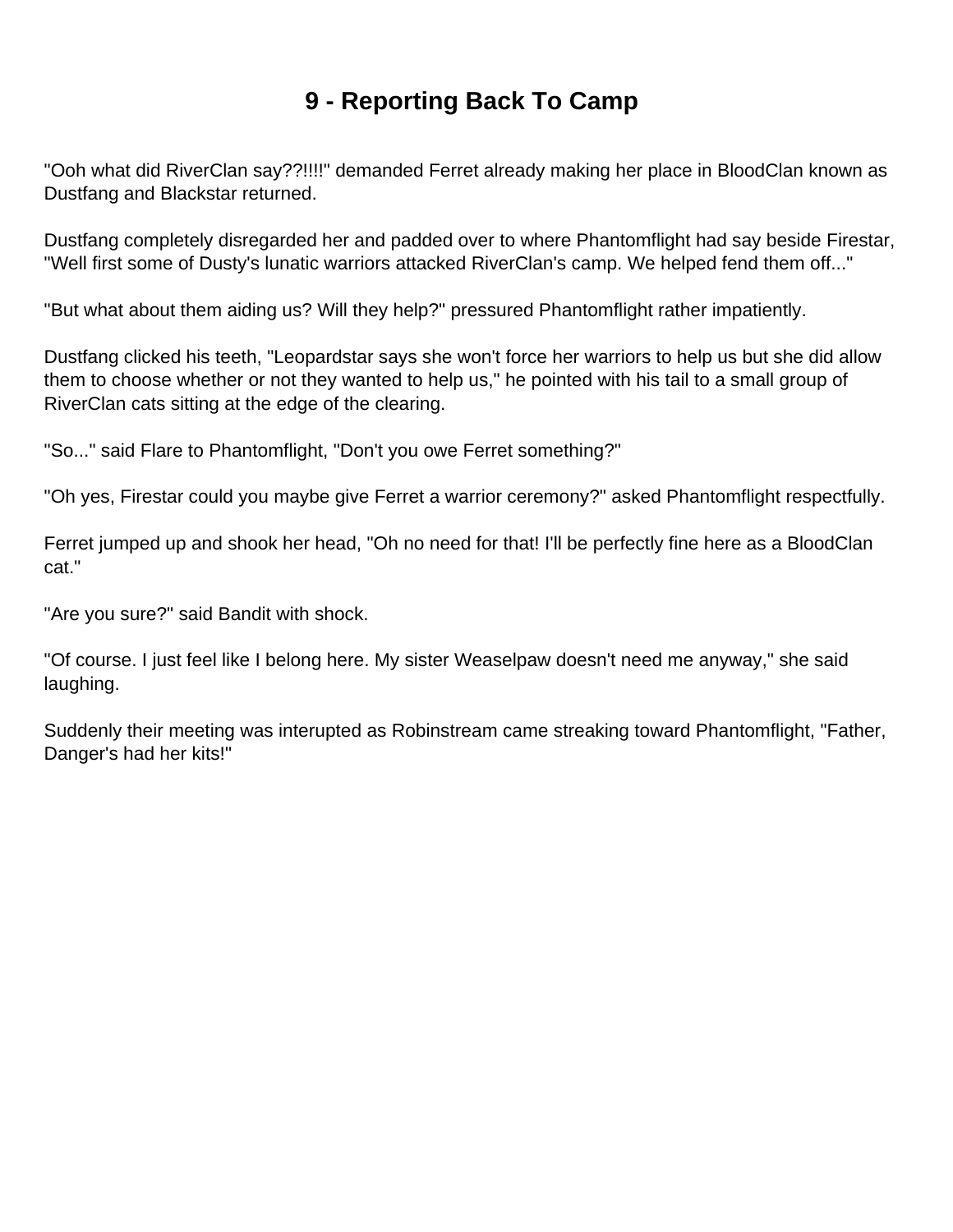#### **10 - Kits**

<span id="page-10-0"></span>Phantomflight padded into the nursery calmly with Flare and Robinstream at his side. Danger lay there gazing warmly at the four little kits huddled against her body. She smiled at her visitors.

"What are there names?" asked Flare her blue eyes gleaming with interest.

"Well..." mewed Danger, "The little white tom with the ginger, black, and gray spots is named Tritium. The pale ginger she-cat is named Nitra. And the two silver tabbies are Platinum and Cherish, Platinum is the male and Cherish is the female..."

"Wonderful names!" meowed Phantomflight.

"Now if you don't mind..." grumbled the ThunderClan queen Daisy, "Go away! Can't you see the poor dear needs her rest?"

Phantomflight shifted his paws embarressed, "Erm... yes of course!"

"Say Phantomflight..." meowed Danger.

"Yes?"

"Do me a favor..."

"Of course!"

"Forget the wrong that I've done..." she said with a pleading tone.

"Trust me Danger you've done no wrong whatsoever... It was my son... my son..."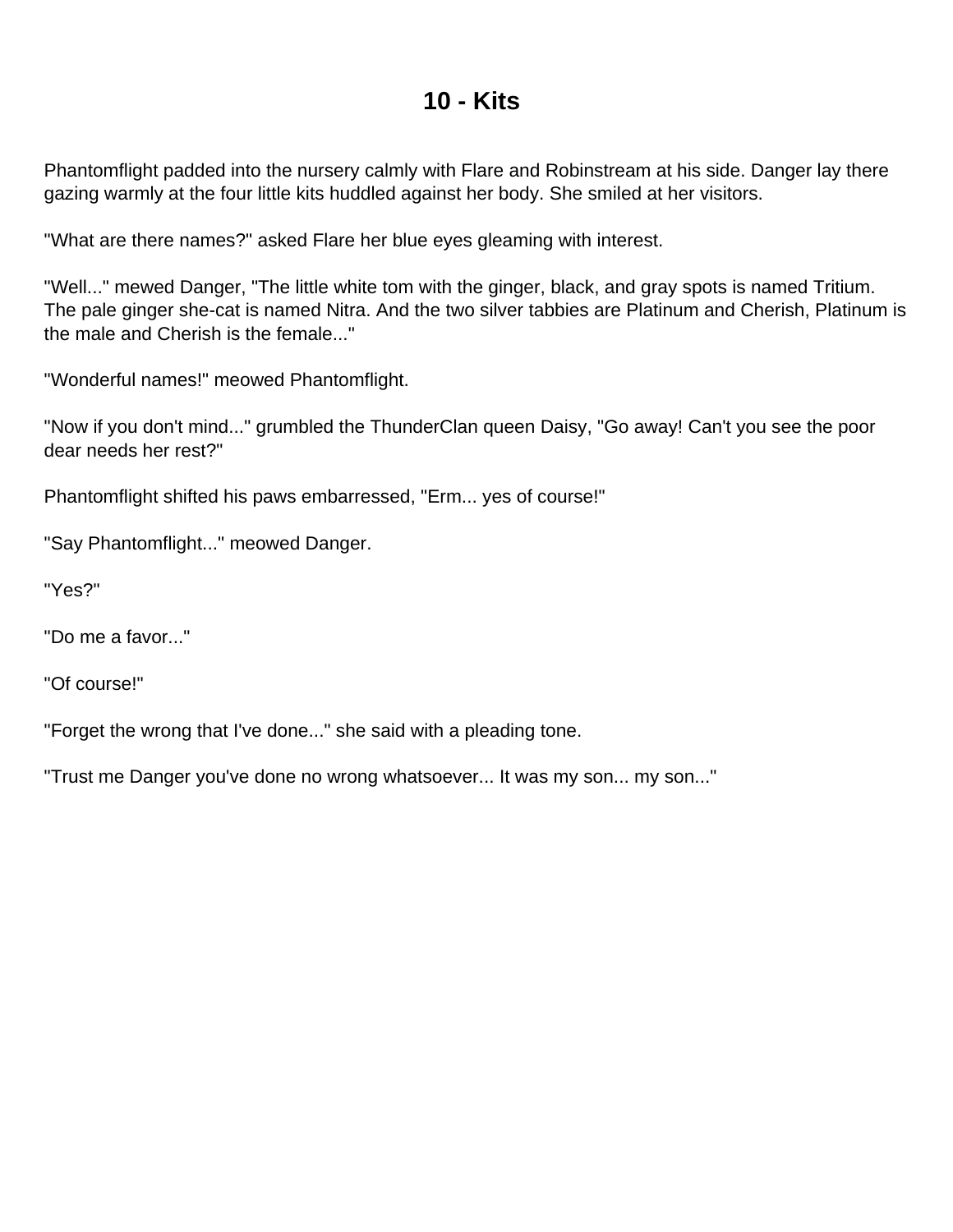## **11 - News From The Enemy**

<span id="page-11-0"></span>Frozenheart snarled from her guard post just outside ThunderClan's camp. A small cream colored tomcat padded up to her. She and Neonbeam who'd been keeping watch with her blocked the stranger's entrance into the camp.

"Who are you stranger?!"demanded Frozenheart backing the tom against a tree.

"Erm... my name is Zinfandel and I'm a loner... I've been told to deliver news to Phantomflight of BloodClan or risk being killed!" the tom's pale icy blue eyes flashed fear.

Neonbeam smiled and beckoned with his tail, "Of course! Come along please!"

Frozenheart didn't look anywhere near as welcoming. In fact she even flexed her claws as the cream tom passed her.

Phantomflight quickly rushed over from where he had been dozing just moments before, Flare of course was a few steps behind. Also Bandit, his sister Hail, and Ferret followed close behind, as always just being nosy.

"It seems we have a guest..." mumbled Phantomflight looking drowsy.

"Yes," Neonbeam nodded flickng his tail toward their visitor, "This is Zinfandel. He needs to speak with you."

"Alright... Bandit go fetch Firestar will you? I'm sure he will want to hear this as well, the rest of you should attend to your training for now... goodbye" he used his nose to shove all the others away leaving only himself and Zinfandel sitting there waiting for Firestar.

When the ThunderClan leader arrived he led Phantomflight and their guest to his den, "So whats this news we must here?"

Zifandel shivered then muttered, "Dusty says there shall be no attack on the clans yet but he demands that you hand over his kits. He also said he'll be at the edge of ThunderClan's territory to retrieve them in 2 days... He said his kits should be raised away from the soft-loving enviroment that is a clan cats world... Dusty also said..."

Firestar looked curious, "What Zinfandel?"

"Kill Danger..."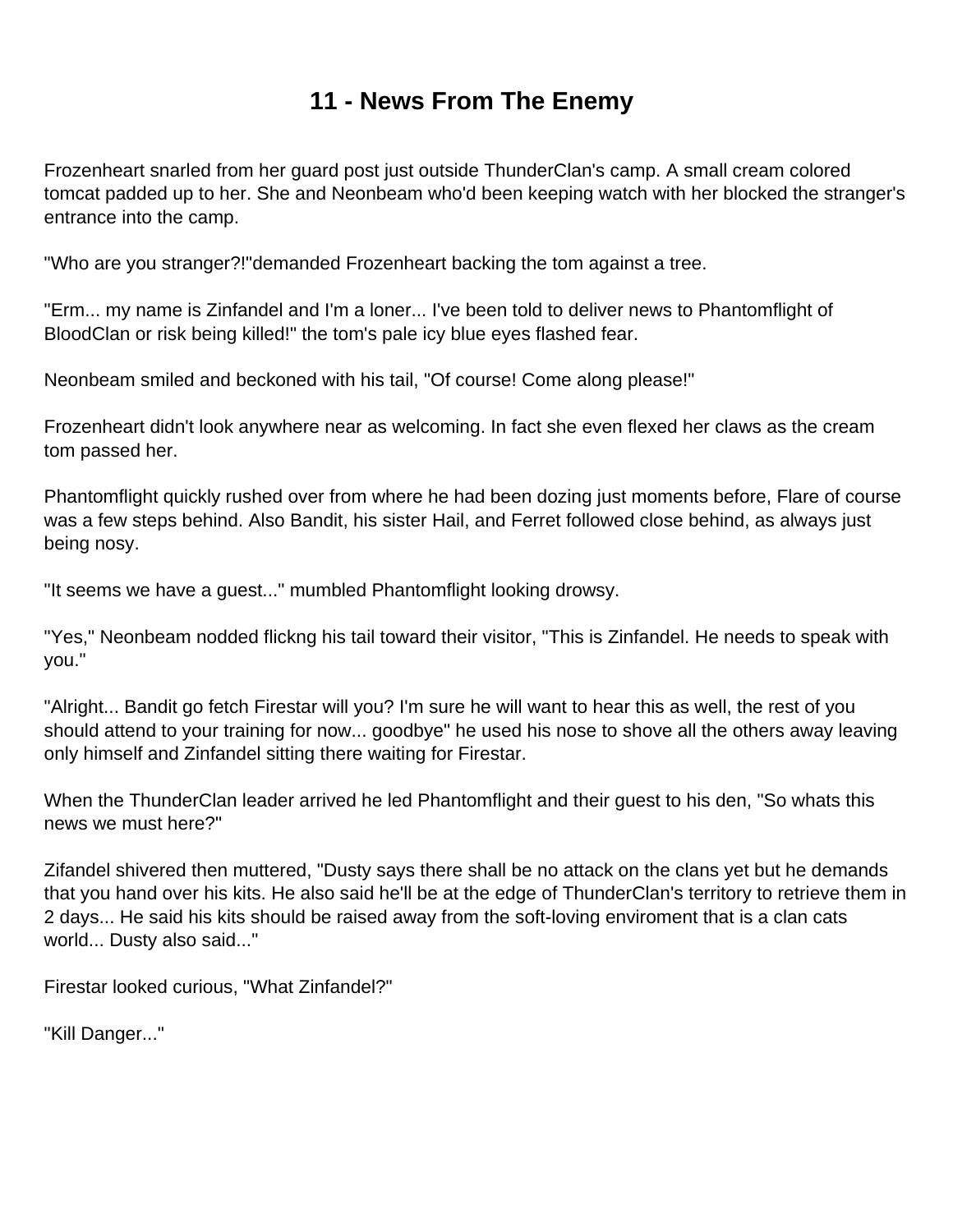# **12 - Mystery Of His Past**

<span id="page-12-0"></span>Dusty padded along through twoleg place silently. He couldn't understand why his former clanmates would side with the clans... what on earth were they thinking? Suddenly he stopped dead in his tracks as he caught sight of a gray she-cat with black tabby stripes who was calmly grooming herself. She pricked her ears suspiciously as Dusty crept up on her from behind.

"I know your there... Who are you? What do you want?" meowed the she-cat. She turned around, her eyes were a strange cloudy blue like Phantomflight's scarred eye.

"Can't you tell who I am?" retorted Dusty sarchastically.

"Can't YOU tell I'm blind?"

Dusty sat down puzzled, "Really?"

"No I'm just kidding!" her mew was annoyed yet ammused. She flicked her tail impatiently, "Now I'll ask again... Who are you?"

"My name is Dusty! Leader of BloodClan!"

"Oh yeah? Cause I was told about BloodClan by a friend of mine... Flare was the name mentioned to me as the leader..."

Dusty was puzzled, "Who was your friend?"

"My twoleg called him Radar but he says his real name was Phantomflight... strange little fellow... he was such a brute when he first came to live with us... But after a while he was such a great friend to have around!" her eyes were glistening with sadness, "Too bad he had to leave... He was a like a dad to me! Even though he was only half blind he taught me some cool fighting moves to help me protect myself."

"I see..." muttered Dusty his meow rising into a twisted laugh, "he should of stayed here! It would have been better for him! He's nothing but a soft kittypet!"

"Excuse me?"

"You heard what I said! Whats your name! I can use your words against him!" he demanded.

Her eyes flashed fear, "Final..."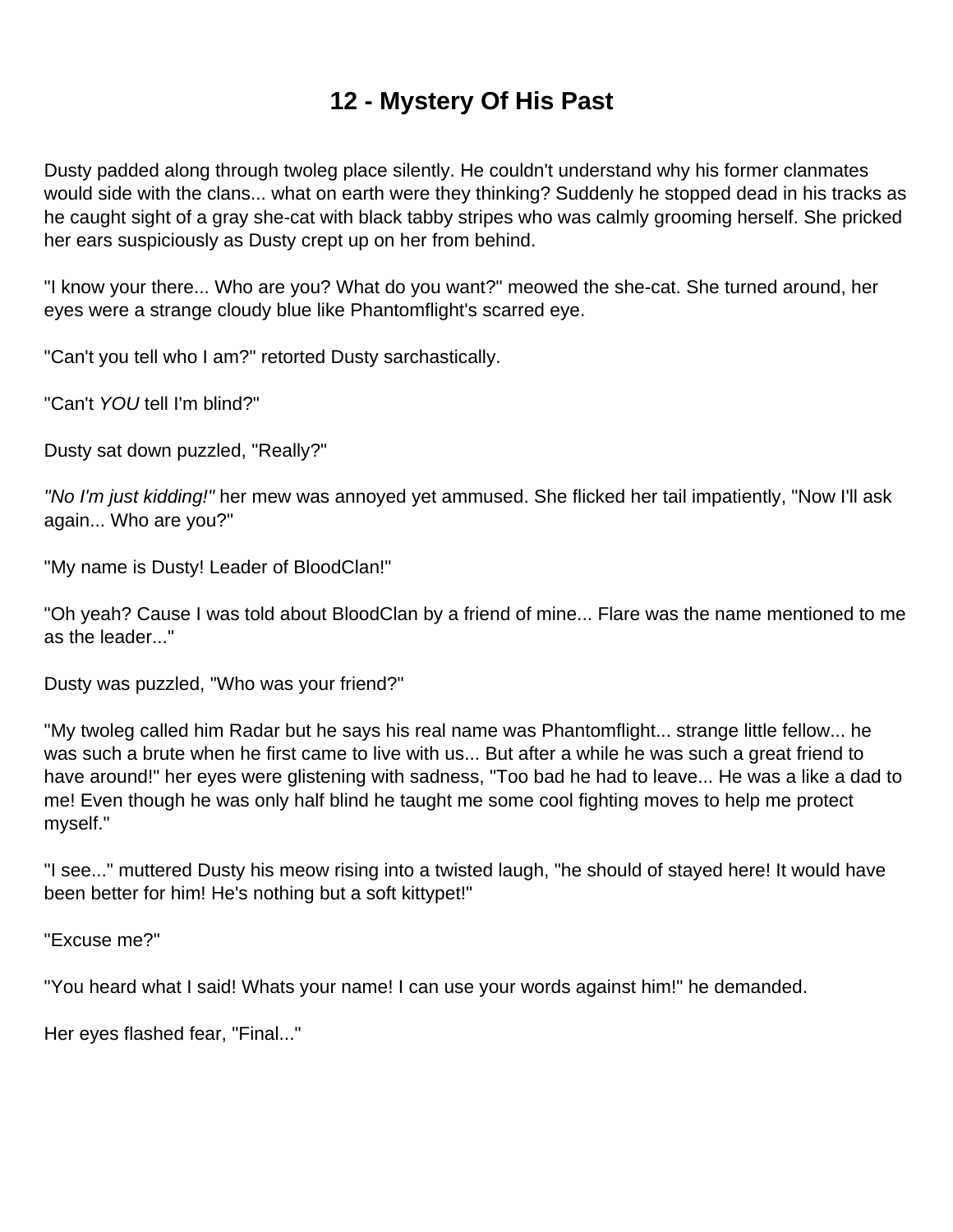#### **13 - Disturbia**

<span id="page-13-0"></span>Final shivered as she followed Dusty through the twoleg place alleyway. She could feel the glares of other cats falling on her shoulders. She swished her tail to clear away the cats who were standing to close to her, if she was to be a prisoner she would at least maintain her dignity.

"So Final..." meowed Dusty, "What do you think of the true BloodClan?"

"Evil, wretched creatures who deserve to die!" she hissed baring her teeth.

"Wrong answer!" snarled Dusty lunging himself at her.

Final dodged him swiftly tucking her paws under herself and rolling aside. She came back at Dusty by sinking her teeth into his neck and allowing him to go limp but then releasing her grip to let his face hit the ground hard. She backed away slowly from the angry tom who was now spitting out mouthfull's of dirt. He was just about to launch himself again when all of a sudden the smells and sounds of other snarling cats tainted the air.

Something pushed Final aside and her ears rang as she heard the familiar voice of Phantomflight, "Don't worry... were here to help you!"

"Thanks Phantomflight," mewed Final.

She felt him rest his tail on her shoulder before he resorted to taunting Dusty, "So... SON how's it feel to be beaten by a blind kittypet?"

Dusty growled, "How does it feel to live like one?"

Phantomflight sneered, "The time I spent as a kittypet helped me see that spilling blood needlessly is a waste of time! It doesn't fix a thing!"

"Tell Birchfall that! Oh thats right, you can't! You killed him!"

Flare stepped up beside her mate, "Whatever happens is destiny! No cat can change the past..."

"Grr... Your worthless... I hate both of you!" murmered Dusty, "Retreat!"

His yowl rang throughout the alleyway. Phantomflight sat quietly with Flare and Final sitting next to him, he wondered what Dusty's cats felt like being forced to retreat from their own alley. The thought made him laugh.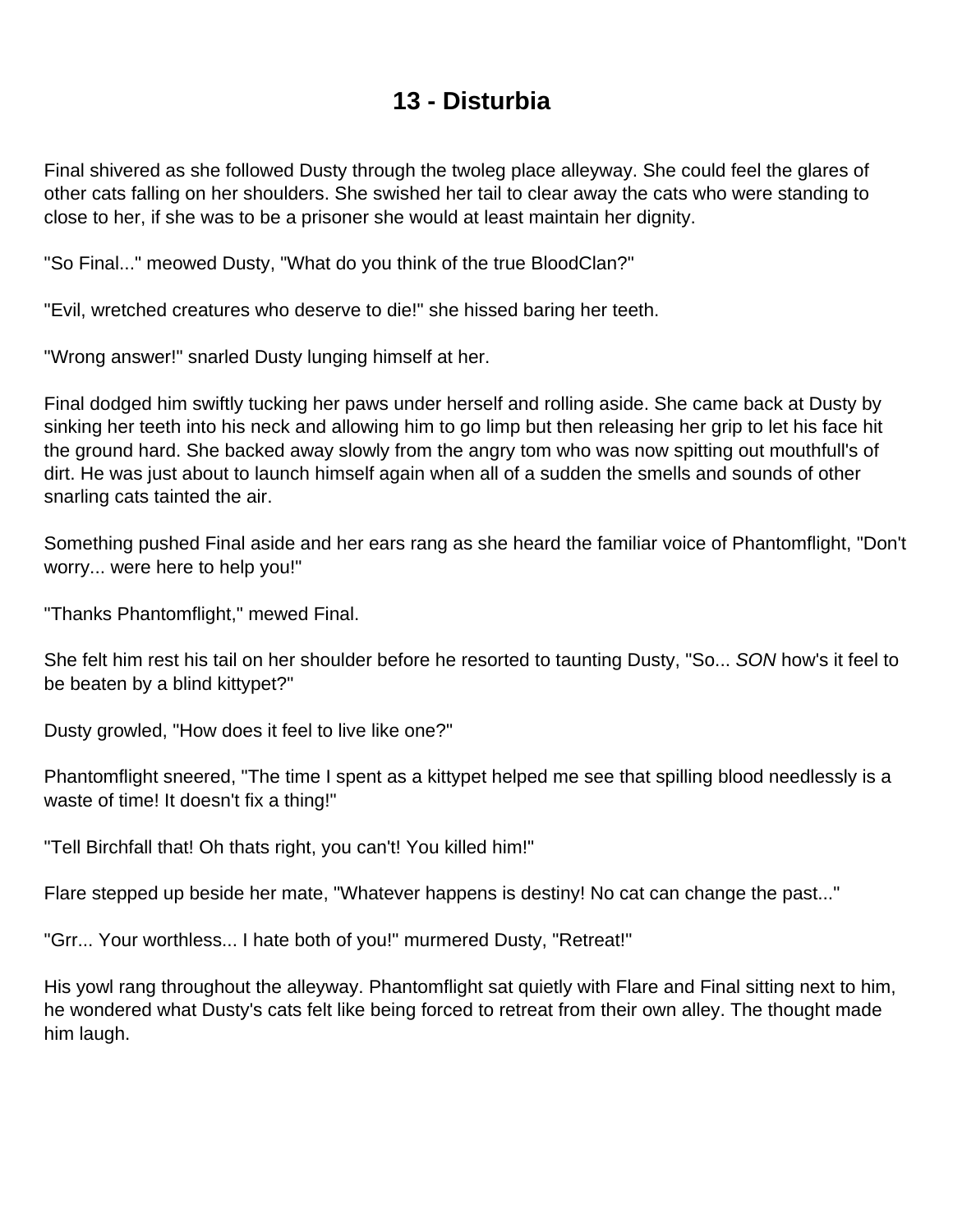#### **14 - One Girl Revolution**

<span id="page-14-0"></span>Phantomflight padded along silently beside Flare with Final using his tail to find her way along the uneven ground that led back to ThunderClan's camp.

"So Final..." mewed Flare, "How do you plan on getting home?"

Final jumped and focused her blank gaze on the ginger she-cat, "I don't want to go home!! Not now that I have a chance to be here with Phantomflight and all his friends like you."

Phantomflight and Flare exchanged amused glances then Phantomflight spoke, "Oh Final... Its not safe out here for you..."

"Is that a blind joke?!" snarled a voice from behind them. It was Jayfeather.

"No never!" gasped Phantomflight, "I'm just worried about her thats all."

"There's no need to worry about her... I've received a prophecy from StarClan."

"What did it say?" asked Flare curiously even though she herself didn't believe in StarClan.

"Dust in the wind paves the road to our final distance..."

"Final? Distance..." echoed Phantomflight as though the words were in another language.

Jayfeather nodded, "Yes its quite obvious that Final somehow holds the key to defeating Dusty... and perhaps Dustfang will be responisble for helping her."

Final smiled, "I'll do anything I can to help you all!"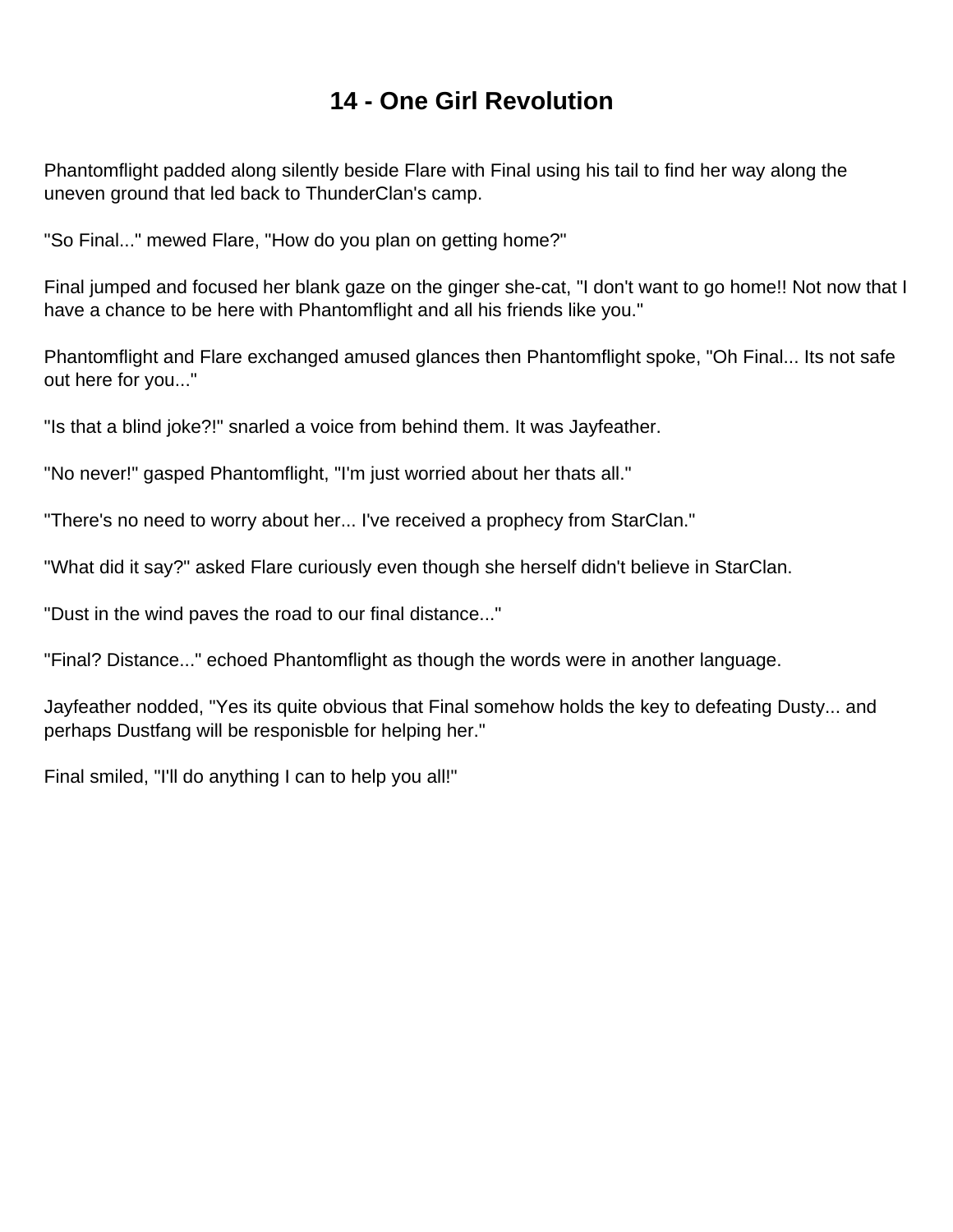#### **15 - 2 Days Later**

<span id="page-15-0"></span>"Phantomflight!" called Dustfang walking up with a slight limp in his step.

"Yes Dustfang?" asked the white tom looking up from his warm nest beside Flare in the ThunderClan camp. Even after all this time it felt strange being back here especially with all of BloodClan and several cats from other clans also staying in the camp.

"Its been two days... today's the day Dusty will be waiting for his kits at the border..." Dustfang's eyes were abnormally yellow today rather than amber.

Phantomflight nodded, "Well he's not going to get them!"

Flare raised her head as her mate realized he'd been to loud, "Is something wrong?" she asked.

"Dusty will be wanting the kits today."

She sighed, "Ah yes... Do you suppose we should ambush him at the border?"

Robinstream had padded up to her parents and Dustfang now, "I don't think it'll work... he'll probably know we were leaving camp and raid the nursery while we're gone, thus leaving Danger defenseless.

Phantomflight nodded, "We should stay here and move all of the queens and kits into Firestar's den on highledge and if Dusty attacks the camp we'll all be together and prepared to fight... even if it means death..."

Dustfang stepped up his yellowed eyes blazing, "Final and I should guard the entrance to camp. The prophecies obviously say that we are meant to end this war..."

Neonbeam appeared beside his brother laughing, "Do you honestly think that blind kittypet has any potential to save us?"

Flare nearly tore her claws down his side but he moved just in time. She spat angrily, "Final has way more potential then the flea ridden likes of you!"

His neck fur bristled but he merely walked away mumbling, "Dusty can have those cursed kits anyway!"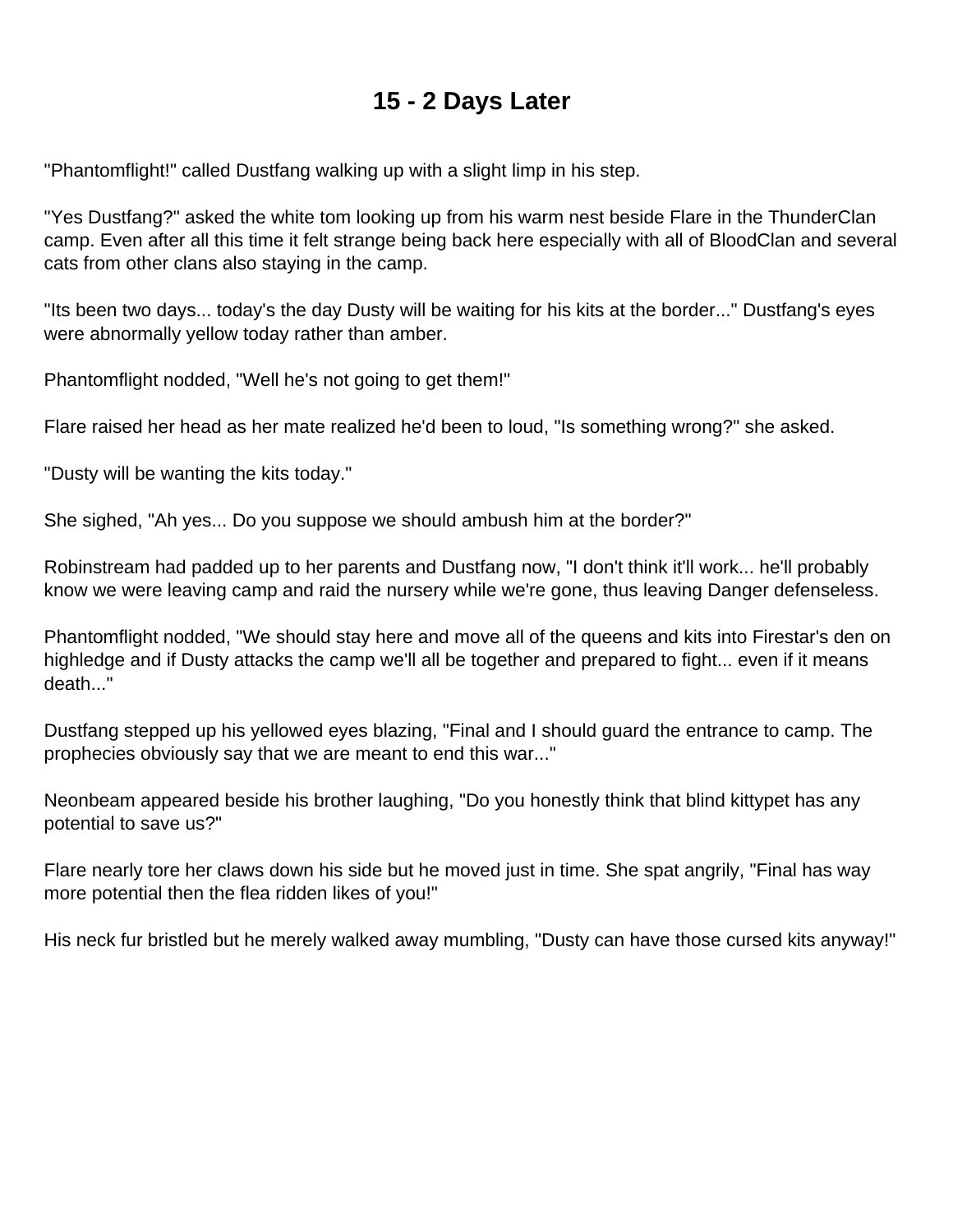# **16 - Second Thoughts**

<span id="page-16-0"></span>Phantomflight bristled as he glared at the camp entrance where he expected Dusty to make an appearence at any moment. His thoughts were interupted as a few of the BloodClan warriors came padding up to him, it was Frozenheart and Thorn.

Frozenheart spoke coldly and showed her teeth slightly, "Phantomflight... honestly what are we doing her with these cats you once considered your enimies?? I was once promised that I would never have to put up with clancats again if I joined your ranks!"

"Well how's that working out for you?" sneered Phantomflight sarchastically.

Frozenheart unsheathed her claws but Thorn spoke up next, "Now I don't really have an issue with clan cats but I don't know if it a good idea for us to be here... perhaps we should gather our warriors and go home... There's no way Dusty is brave enough to attack the barn now."

"Perhaps your right..." mumbled Phantomflight flicking his tail, "We don't belong here... Alright... I'll let Firestar know were leaving. Thorn can you fetch Danger, Zinfandel, Final, and Dustfang? I need to speak with them."

Thorn nodded and padded away with Frozenheart a few steps behind him. A few moments later Bandit and Ferret padded up.

Bandit flexed his mechanical leg and yawned, "So were leaving?"

Phantomflight nodded and sighed, "I can't ask all our warriors to remain here any longer, tensions are rising and I don't want them to start fights with the ThunderClan cats. We shall leave but we will continue to be allies with the clancats because there is no need to leave behind enimies. You two shall be in charge of gathering our warriors, we leave at dusk."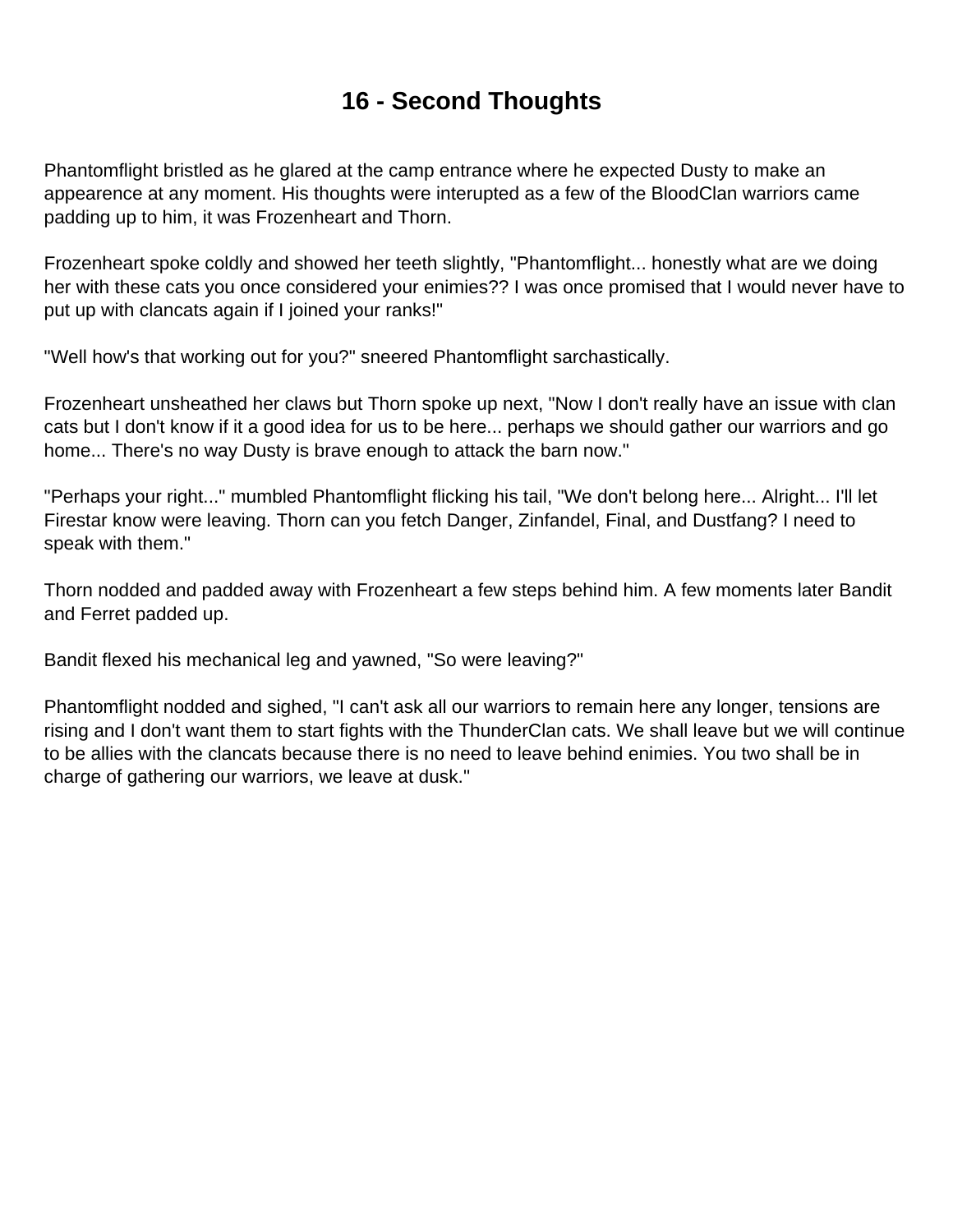#### **17 - New Recuits**

<span id="page-17-0"></span>Phantomflight had already spoken with Firestar now about leaving, this was most definately a wise decision. Now he just sat with Dustfang, Final, Zifandel, and Danger looking at him with interest.

"Since BloodClan are planning to leave ThunderClan's camp," began Phantomflight, "Which of you wish to accompany us? Now Danger I know your already an official warrior of ours but I don't want to force you to move your kits unless you feel its safe."

Danger's oddly colored eyes met his, "Phantomflight... I would be miserable if I just stayed here while my clanmates were at home. My kits are strong enough to handle a small journey back to the barn. I fully intend on going with you!"

He smiled and turned his gaze to the others, "and you three?"

Dustfang nodded and meowed, "Of course I'll join you! I want Dusty to pay for what he's done and~ your clanmates are my friends! I'd miss them to much!"

"I too wish to come with you" smiled Zifandel, "I want to be helpful to you!"

Final's mew was soft, "Yes. I don't ever want to be a kittypet again! Its boring!"

Phantomflight nodded approvingly and prepared to walk to where the other BloodClan warriors were starting to gather when his name was called by Robinstream.

She bounded over to him and sighed, "Father! I'm coming home!"